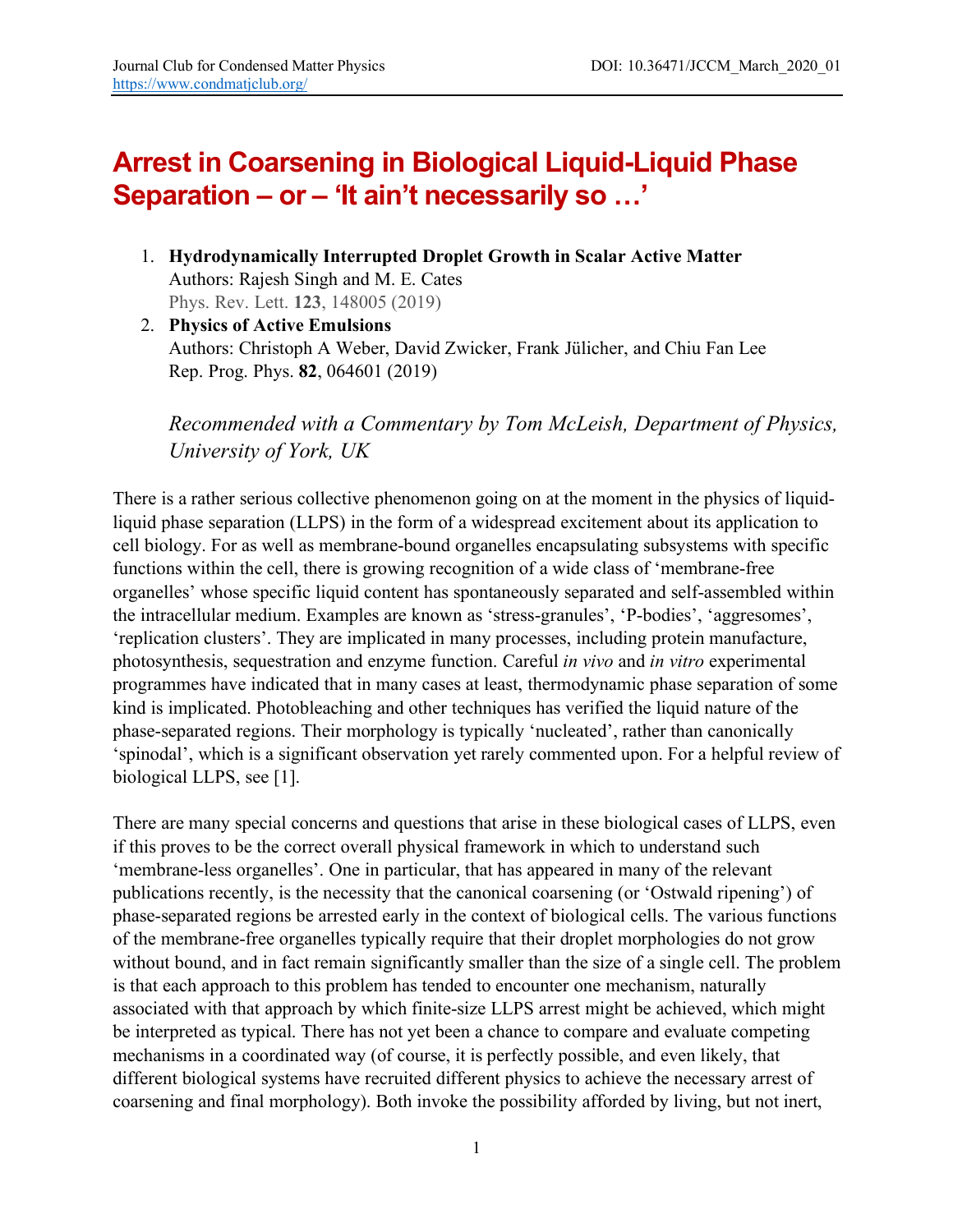systems of being local driven. The formulations then may break detailed balance, and timereversal symmetry, without necessarily displaying explicit models of the molecular agents of driving (e.g. enzymes or molecular motors, or on an entirely different scale, microscopic 'swimmers'). Here I make a step towards the comprehensive review that we need, by contrasting two recent theoretical approaches.

Singh and Cates in paper 1 take a phenomenological route to an active version of canonical phase separation, asking what (non-thermodynamic) terms may be added (as usual in order of powers of the field variable) in Hohenberg's and Halperin's 'model-H' [2] for the thermodynamic behavior of two-component liquid systems with conserved order-parameter. The starting point is the usual near-equilibrium expression for the current of the conserved field  $\phi(r)$ under a mobility *M*:

$$
J(r) = -M\nabla\mu(r) + \sqrt{2MD}\Lambda \qquad ; \qquad \mu = \frac{\delta\mathcal{F}}{\delta\phi} \tag{1}
$$

where  $\mu$  is the chemical potential field, given by the functional derivative of a free-energy density in the normal model-H.  $\Lambda$  is an uncorrelated Gaussian field of white noise of effective temperature D. The authors add the simplest new terms in  $J$  and  $\mu$  that break time-reversal symmetry in (1) to create their 'active model-H'. They take the form

$$
J_{\zeta}(r) = M\zeta(\nabla^2 \phi) \nabla \phi \quad ; \quad \mu_{\lambda} = \lambda |\nabla \phi|^2 \tag{2}
$$

The authors analyse the rich phenomenology of this active model-H in terms of the two extra 'active tensions' that it gives rise to in the nonlinear regime of droplet growth and stabilization. They find that the new 'active' physics offers several mechanisms for arrest, or effective arrest, of coarsening, or equivalently the emergence of a preferred length scale:

(i) A 'self-shearing' instability, driven by activity at the interfaces stretching them, drives droplets to self-breakup. The preferred size is found at the balance point of diffusive growth and breakup.

(ii) A 'reverse Ostwald ripening' regime in which interfaces are driven to a preferred local curvature by negative values of one of the driven effective surface tensions. This was previously noticed in this approach to an 'active model-B' [3]

(iii) A combination of these effects which leads to uniform and small droplets.

A fourth regime simply renormalizes passive phase separation. Figure 1 (reproduced from paper 1) illustrates the morphologies that arise from the dominance of these processes at different values of the effective tensions.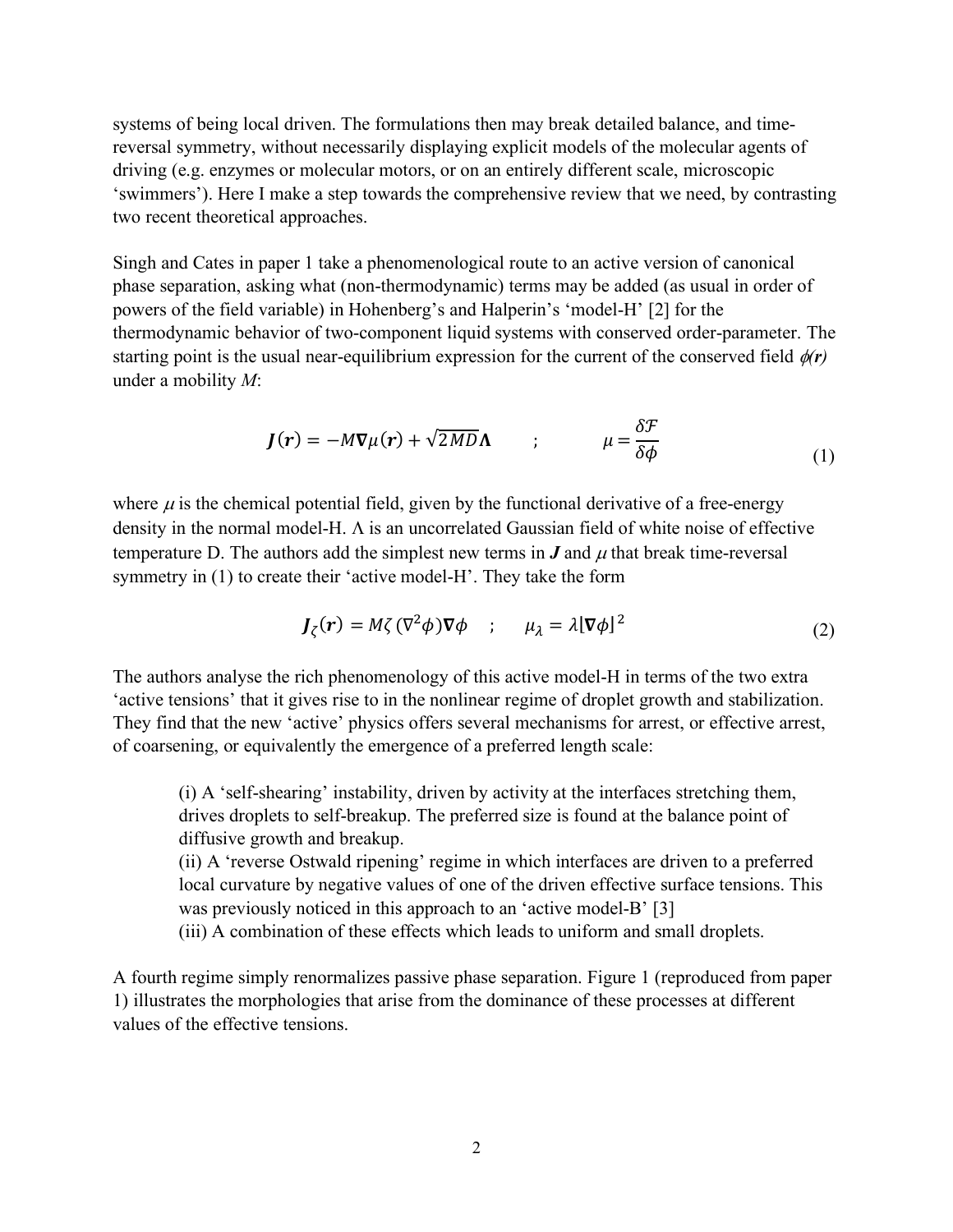

Figure 1: Phases of active model H of paper 1 in the plane of the two effective active tensions. Panel A shows the dynamics of two proximal and unequal sized bubbles in the four regimes indicated in panel B.

Paper 2 by Weber *et al.* is an example of another direction of attack on the problem of living, or active, phase separation. In place of starting from a thermodynamic field theory and asking what simplest phenomenological terms within that formalism would represent active, dissipative content, these authors suppose a particular structural dynamics. The relevant section of this paper is section 4 on 'chemical reactions' – until that point it covers, as its title makes clear, a great deal of material in review. The effective role of such reactions is to provide an alternative route to increasing the concentration of component A relative to B in addition to convection by the current  $J$  of eqn. (1) – it may interconvert from A to B locally by a reaction. Such interconversion may be thermodynamically 'downhill' through by a chemical potential and a reaction rate, or driven by active consumption of an implicit molecular fuel. In this case, the key structure is best seen by its modification to the dynamical equation of the composition field  $\phi$ :

$$
\frac{\partial \phi(r,t)}{\partial t} + v \cdot \nabla \phi = -\nabla \cdot J(r,t) + s(\phi)
$$
\n(3)

Now the activity is inserted into the local term. It is possible to break detailed balance in different ways, which the authors term 'external maintenance' and 'internal maintenance' signifying the positive creation of droplet material external to the droplet (feeding it though inward flux) or internally to it. The mathematical structure of these two alternatives in linear response looks like:

$$
s(\phi) = \begin{cases} \Gamma_{in} - k_{in}(\phi - \phi_{in}^{0}) & \text{inside} \\ \Gamma_{out} - k_{out}(\phi - \phi_{out}^{0}) & \text{outside} \end{cases}
$$
(4)

Here the bracketed terms represent perturbations of the field from its equilibrium values inside and outside the droplet, and the relaxation rates of those differences respectively. The  $\Gamma$ -terms are generative 'basal fluxes' that create or annihilate the field, requiring driven, dissipative processes to do so. 'External maintenance' refers to the case in which  $\Gamma_{out} > 0$ ,  $\Gamma_{in} < 0$  (vice versa